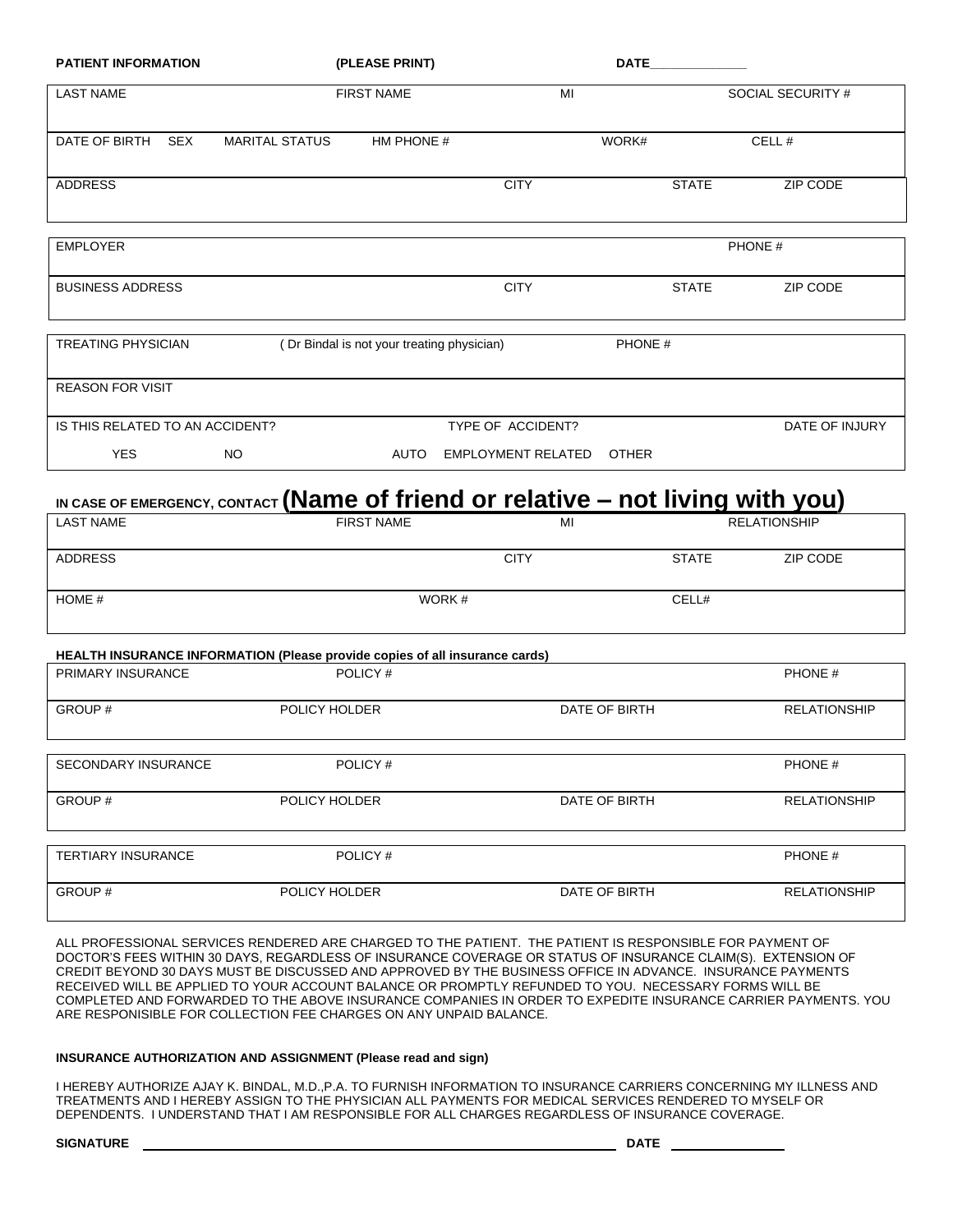## **MEDICAL HISTORY**

# **GENERAL INFORMATION**

|      |                                                                                                                                                    |                              |              |                                                                                                                                                                                                                                      | <b>DATE</b>      |               |
|------|----------------------------------------------------------------------------------------------------------------------------------------------------|------------------------------|--------------|--------------------------------------------------------------------------------------------------------------------------------------------------------------------------------------------------------------------------------------|------------------|---------------|
| AGE: |                                                                                                                                                    |                              | $\mathbf{I}$ | <b>MALE</b>                                                                                                                                                                                                                          |                  | <b>FEMALE</b> |
|      | Height: _______                                                                                                                                    | Weight: $\rule{1em}{0.15mm}$ | П            | RIGHT-HANDED                                                                                                                                                                                                                         |                  | LEFT-HANDED   |
|      | NAME OF FAMILY DOCTOR:                                                                                                                             |                              |              |                                                                                                                                                                                                                                      |                  |               |
|      | <b>REASON FOR OFFICE VISIT</b>                                                                                                                     |                              |              |                                                                                                                                                                                                                                      |                  |               |
|      | Injury/Date of Injury                                                                                                                              |                              |              | <u> 1989 - Andrea Barbara, poeta esperanto-poeta esperanto-poeta esperanto-poeta esperanto-poeta esperanto-poeta</u>                                                                                                                 |                  |               |
|      |                                                                                                                                                    |                              |              |                                                                                                                                                                                                                                      |                  |               |
|      |                                                                                                                                                    |                              |              |                                                                                                                                                                                                                                      |                  |               |
|      | Second Opinion/IME                                                                                                                                 |                              |              | <u> Andreas Andreas Andreas Andreas Andreas Andreas Andreas Andreas Andreas Andreas Andreas Andreas Andreas Andr</u>                                                                                                                 |                  |               |
|      | How would you describe your symptoms since they began?                                                                                             |                              |              |                                                                                                                                                                                                                                      |                  |               |
|      | <b>BETTER</b>                                                                                                                                      |                              | <b>WORSE</b> | $\mathsf{I}$                                                                                                                                                                                                                         | <b>NO CHANGE</b> |               |
|      | What symptoms do you have today?                                                                                                                   |                              |              | <u> 1989 - Johann Stone, mars et al. (</u> † 1920)                                                                                                                                                                                   |                  |               |
|      | How did this problem begin? (Give details)                                                                                                         |                              |              | <u>some started and the started and the started and the started and the started and the started and the started and the started and the started and the started and the started and the started and the started and the started </u> |                  |               |
|      | Do you have urinary or fecal incontinence?                                                                                                         |                              |              |                                                                                                                                                                                                                                      |                  |               |
|      | <b>NO</b>                                                                                                                                          | <b>YES</b>                   |              |                                                                                                                                                                                                                                      |                  |               |
|      | Do you have foot drop or paralysis?                                                                                                                |                              |              |                                                                                                                                                                                                                                      |                  |               |
|      | <b>NO</b>                                                                                                                                          | <b>YES</b>                   |              |                                                                                                                                                                                                                                      |                  |               |
|      | Were you treated or seen at a hospital emergency room or urgent care center for this injury/illness?                                               |                              |              |                                                                                                                                                                                                                                      |                  |               |
|      | <b>NO</b>                                                                                                                                          | <b>YES</b>                   |              |                                                                                                                                                                                                                                      |                  |               |
|      |                                                                                                                                                    |                              |              |                                                                                                                                                                                                                                      |                  |               |
|      | Have you received further treatment for this injury/illness?                                                                                       |                              |              |                                                                                                                                                                                                                                      |                  |               |
|      | <b>NO</b>                                                                                                                                          | <b>YES</b>                   |              |                                                                                                                                                                                                                                      |                  |               |
|      | Check any of the following tests or treatments you have had for this illness or injury? (Specify when and where<br>tests or treatments were done.) |                              |              |                                                                                                                                                                                                                                      |                  |               |
|      | Blood tests or lab tests                                                                                                                           |                              |              |                                                                                                                                                                                                                                      |                  |               |
|      | X-Rays                                                                                                                                             |                              |              |                                                                                                                                                                                                                                      |                  |               |
|      | CT or MRI scan                                                                                                                                     |                              |              |                                                                                                                                                                                                                                      |                  |               |
|      | Physical therapy                                                                                                                                   |                              |              |                                                                                                                                                                                                                                      |                  |               |
|      | Chiropractic care                                                                                                                                  |                              |              |                                                                                                                                                                                                                                      |                  |               |
|      | <b>Epidural Steroid Injections</b>                                                                                                                 |                              |              |                                                                                                                                                                                                                                      |                  |               |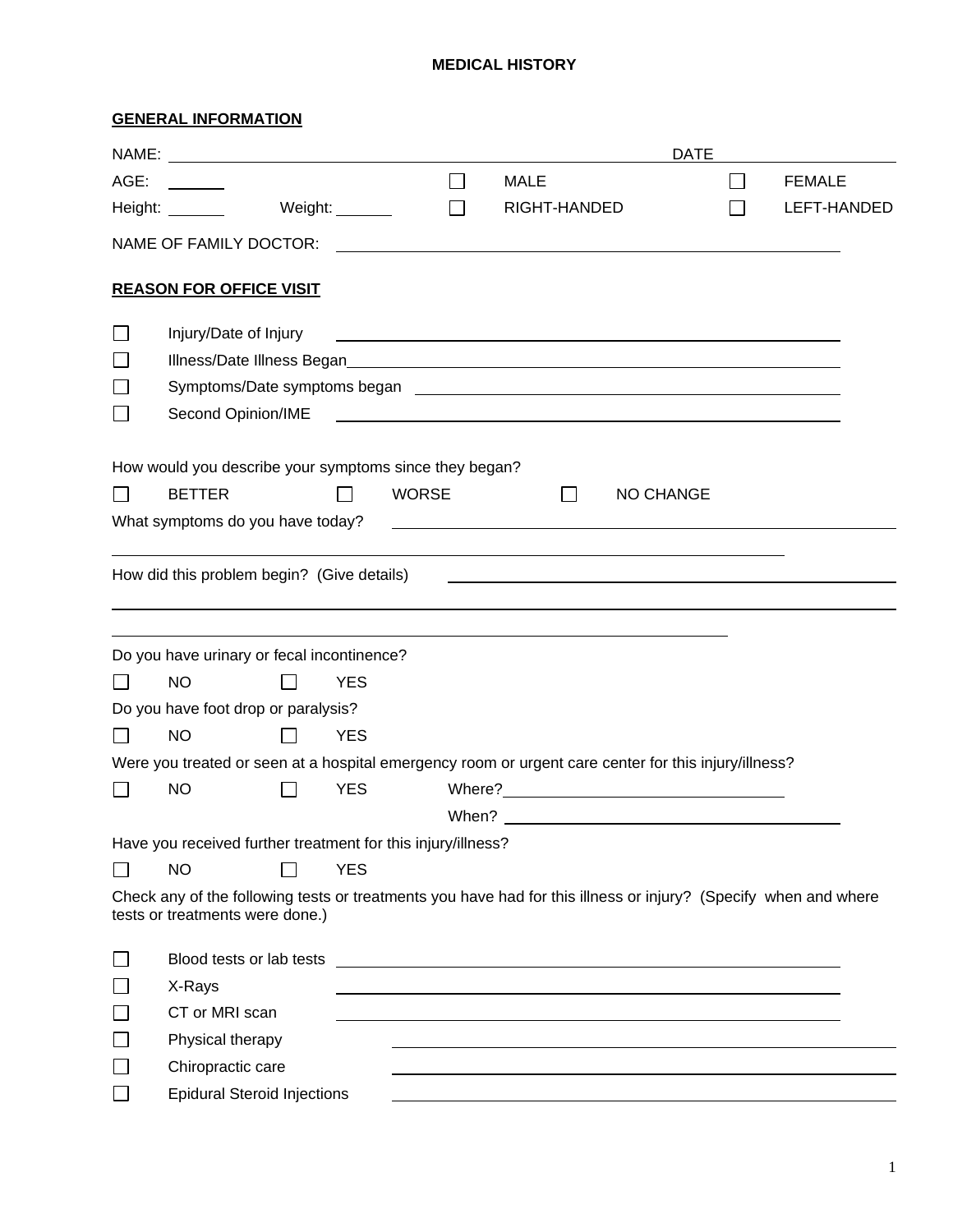# **REASON FOR OFFICE VISIT** (continued)

|                 | Are you able to do everything you did before the injury/illness? (Explain NO answers)                                     |                                |           |            |            |                              |                                                                                                                 |
|-----------------|---------------------------------------------------------------------------------------------------------------------------|--------------------------------|-----------|------------|------------|------------------------------|-----------------------------------------------------------------------------------------------------------------|
|                 | <b>Drive</b>                                                                                                              | <b>YES</b>                     |           | NΟ         |            |                              |                                                                                                                 |
|                 | Housework                                                                                                                 |                                |           |            |            |                              |                                                                                                                 |
|                 | Yard work                                                                                                                 |                                |           |            |            |                              |                                                                                                                 |
|                 | Sports                                                                                                                    |                                |           |            |            |                              |                                                                                                                 |
|                 | Hobbies                                                                                                                   |                                |           |            |            |                              |                                                                                                                 |
|                 | Second job                                                                                                                |                                |           |            |            |                              |                                                                                                                 |
|                 | Sex                                                                                                                       |                                |           |            |            |                              |                                                                                                                 |
|                 | Have you ever seen a doctor for neck or back problems?                                                                    |                                |           |            |            |                              |                                                                                                                 |
|                 | <b>YES</b>                                                                                                                |                                |           |            |            |                              | If yes, specify problem, doctor, date, and any surgery. ________________________                                |
|                 | <b>NO</b>                                                                                                                 |                                |           |            |            |                              |                                                                                                                 |
|                 | <b>MEDICATIONS</b>                                                                                                        |                                |           |            |            |                              |                                                                                                                 |
| $\Box$          | medications such as aspirin, Tylenol, or Advil?<br><b>YES</b><br><b>NO</b>                                                |                                |           |            |            | If yes, specify medications. | Are you taking any medications for this injury/illness, including medications from a doctor or over-the-counter |
| $\Box$          | Are you taking medications now for any other reason (including vitamins, birth control pills)?<br><b>YES</b><br><b>NO</b> |                                |           |            |            |                              |                                                                                                                 |
|                 | Do you drink or eat any beverages or food that contain caffeine?                                                          |                                |           |            |            |                              |                                                                                                                 |
|                 | <b>YES</b>                                                                                                                | If yes, specify. $\Box$ Coffee |           |            | $\Box$ Tea | $\Box$ Colas                 | Chocolate                                                                                                       |
|                 | <b>NO</b>                                                                                                                 | How much per day?              |           |            |            |                              |                                                                                                                 |
|                 | <b>FAMILY HISTORY</b>                                                                                                     |                                |           |            |            |                              |                                                                                                                 |
|                 |                                                                                                                           |                                | <b>NO</b> | <b>YES</b> |            |                              | Has anyone in your family had any of the following conditions (please explain who and what they had)?           |
| Cancer          |                                                                                                                           |                                |           |            |            |                              |                                                                                                                 |
|                 | Heart problems                                                                                                            |                                |           |            |            |                              |                                                                                                                 |
| <b>Diabetes</b> |                                                                                                                           |                                |           |            |            |                              |                                                                                                                 |
|                 | Kidney disease                                                                                                            |                                |           |            |            |                              |                                                                                                                 |
|                 | Depression/mental problems                                                                                                |                                |           |            |            |                              |                                                                                                                 |
|                 | Alzheimers/Memory loss                                                                                                    |                                |           |            |            |                              |                                                                                                                 |
|                 | High blood pressure                                                                                                       |                                |           |            |            |                              |                                                                                                                 |
|                 | Stroke/brain tumor/aneurysm                                                                                               |                                |           |            |            |                              |                                                                                                                 |
|                 | Lung problems                                                                                                             |                                |           |            |            |                              |                                                                                                                 |
| Parkinson's     |                                                                                                                           |                                |           |            |            |                              |                                                                                                                 |
|                 | <b>Multiple Sclerosis</b>                                                                                                 |                                |           |            |            |                              |                                                                                                                 |
|                 | <b>Other Problems</b>                                                                                                     |                                |           |            |            |                              |                                                                                                                 |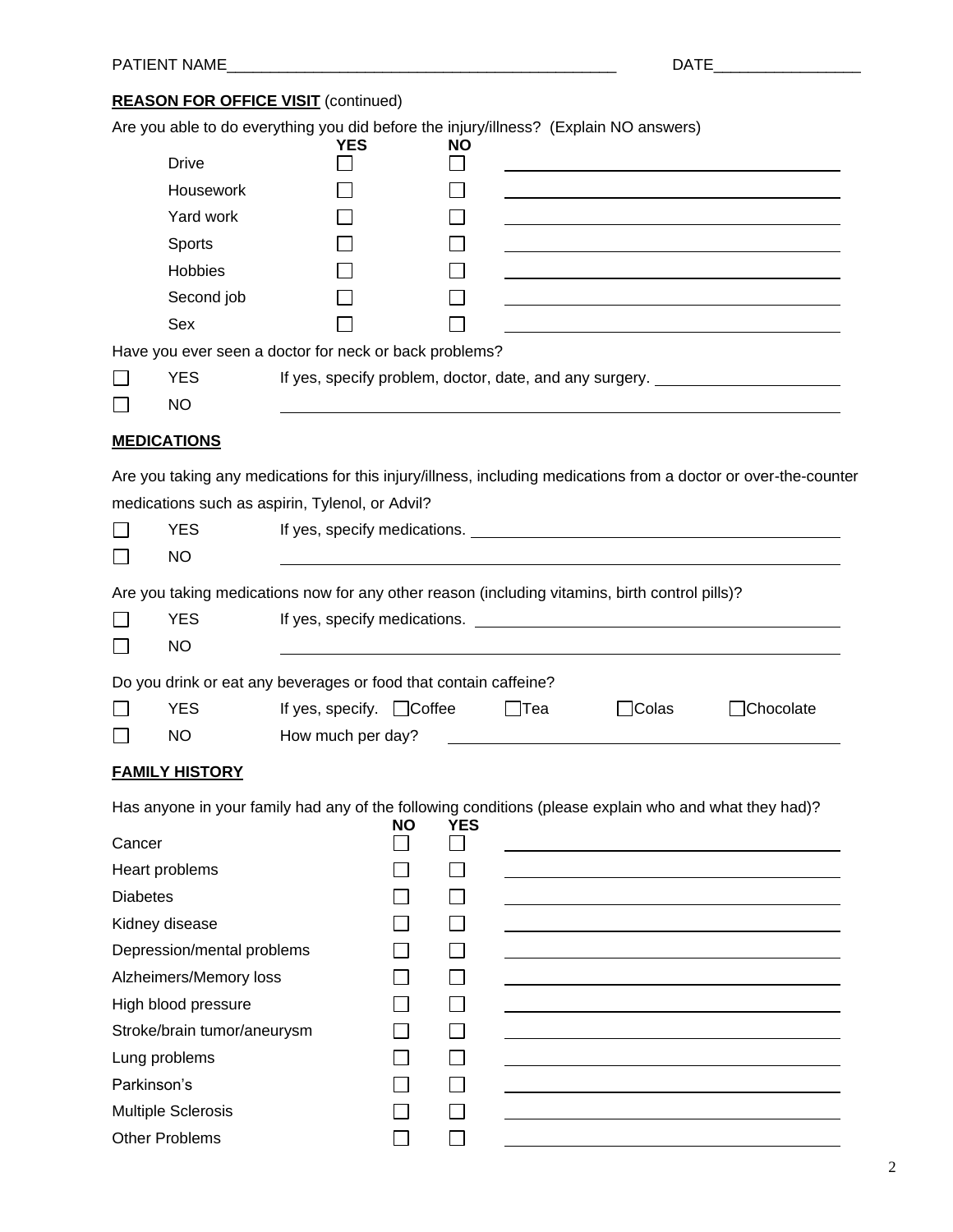# **PERSONAL MEDICAL HISTORY**

Do you have a history of medical problems or surgery of the following (please explain)?

|                  |                                                                                                                                                                      |             | <b>NO</b> | <b>YES</b>                                       |                                                      |                                                                                                         |
|------------------|----------------------------------------------------------------------------------------------------------------------------------------------------------------------|-------------|-----------|--------------------------------------------------|------------------------------------------------------|---------------------------------------------------------------------------------------------------------|
| Eyes             |                                                                                                                                                                      |             |           |                                                  |                                                      |                                                                                                         |
| Ears             |                                                                                                                                                                      |             |           |                                                  |                                                      |                                                                                                         |
| Skin             |                                                                                                                                                                      |             |           |                                                  |                                                      |                                                                                                         |
| Heart            |                                                                                                                                                                      |             |           |                                                  |                                                      |                                                                                                         |
|                  | Circulation/Blood flow                                                                                                                                               |             |           |                                                  |                                                      |                                                                                                         |
| Lungs/Asthma     |                                                                                                                                                                      |             |           |                                                  |                                                      |                                                                                                         |
| Stomach          |                                                                                                                                                                      |             |           |                                                  |                                                      |                                                                                                         |
|                  | Bowels/Intestines                                                                                                                                                    |             |           |                                                  |                                                      |                                                                                                         |
| Kidneys          |                                                                                                                                                                      |             |           |                                                  |                                                      |                                                                                                         |
|                  | Uterus/Prostate                                                                                                                                                      |             |           |                                                  |                                                      |                                                                                                         |
|                  | Depression/Mental problems                                                                                                                                           |             |           |                                                  |                                                      |                                                                                                         |
| Arthritis/Joints |                                                                                                                                                                      |             |           |                                                  |                                                      |                                                                                                         |
|                  | Blood clots/other problems                                                                                                                                           |             |           |                                                  |                                                      |                                                                                                         |
|                  | High blood pressure                                                                                                                                                  |             |           |                                                  |                                                      |                                                                                                         |
| <b>Diabetes</b>  |                                                                                                                                                                      |             |           |                                                  |                                                      |                                                                                                         |
| Cancer           |                                                                                                                                                                      |             |           |                                                  |                                                      |                                                                                                         |
|                  | <b>Brain seizures/Epilepsy</b>                                                                                                                                       |             |           |                                                  |                                                      |                                                                                                         |
|                  | Headaches/Migraines                                                                                                                                                  |             |           |                                                  |                                                      |                                                                                                         |
|                  | Dizziness/Fainting                                                                                                                                                   |             |           |                                                  |                                                      |                                                                                                         |
| Hepatitis        |                                                                                                                                                                      |             |           |                                                  |                                                      |                                                                                                         |
|                  | Other problems                                                                                                                                                       |             |           |                                                  |                                                      |                                                                                                         |
|                  | Have you ever had any neck or back operation/surgery?<br>YES<br><b>NO</b>                                                                                            | When/Where? |           |                                                  |                                                      |                                                                                                         |
|                  | Is there any reason you cannot receive blood or blood products?<br><b>YES</b><br><b>NO</b>                                                                           | Explain.    |           |                                                  |                                                      |                                                                                                         |
|                  | <b>YES</b><br><b>NO</b>                                                                                                                                              |             |           |                                                  |                                                      | Do you have any allergies (medication, iodine, tape, latex, creams, dust, food, animals, pollen, etc.)? |
|                  | Do you have problems falling asleep or staying asleep?<br><b>YES</b><br><b>NO</b>                                                                                    |             |           |                                                  |                                                      |                                                                                                         |
|                  | <b>FEMALE PATIENTS</b><br>Are you pregnant?<br>Have your periods stopped?<br>Have you had your uterus<br>and/or ovaries surgically removed?<br>Do you take hormones? |             |           | <b>NO</b><br><b>NO</b><br><b>NO</b><br><b>NO</b> | <b>YES</b><br><b>YES</b><br><b>YES</b><br><b>YES</b> | Due date?                                                                                               |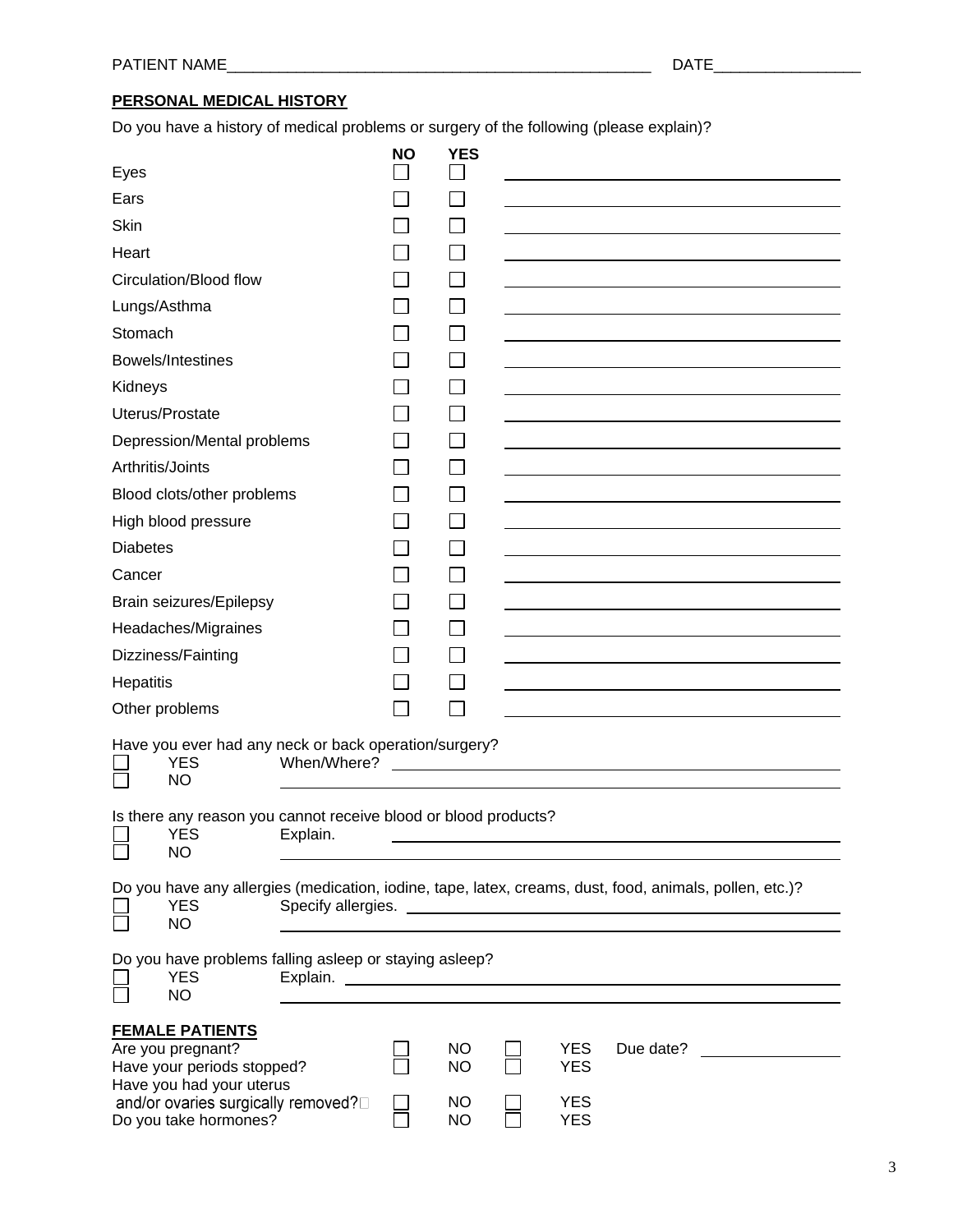| <b>LIFESTYLE/SOCIAL</b>                                                                                                        |                                                                                                                            |
|--------------------------------------------------------------------------------------------------------------------------------|----------------------------------------------------------------------------------------------------------------------------|
| Do you use any tobacco products?<br><b>YES</b><br>Specify:                                                                     | □ Cigarettes □ Snuff □ Tobacco □ Cigars □ Pipe                                                                             |
| NO.                                                                                                                            |                                                                                                                            |
| Did you use any tobacco products in the past?<br><b>YES</b>                                                                    | Specify: Cigarettes C Snuff C Tobacco C Cigars C Pipe                                                                      |
| <b>NO</b><br>$\Box$                                                                                                            | How much per day? ______________________When did you quit? _____________________                                           |
| Do you drink alcohol?<br><b>YES</b><br>Specify: $\Box$ Beer $\Box$ Wine $\Box$ Liquor                                          |                                                                                                                            |
| <b>NO</b><br>$\Box$                                                                                                            |                                                                                                                            |
| Did you drink alcohol in the past?<br>Specify: $\Box$ Beer $\Box$ Wine $\Box$ Liquor<br><b>YES</b>                             |                                                                                                                            |
| NO.                                                                                                                            | How much per day? ___________________When did you quit? ________________________                                           |
| Have you ever received treatment for drug and/or alcohol problems?<br><b>YES</b>                                               |                                                                                                                            |
| <b>NO</b><br>$\blacksquare$                                                                                                    |                                                                                                                            |
| $\Box$ Single<br>Indicate your marital status:                                                                                 | $\Box$ Other<br>$\Box$ Married<br>Widowed<br>$\mathbf{1}$                                                                  |
| $\Box$ YES<br>Do you live alone?<br>Do have any children? If yes, indicate age(s) and whether they live at home.<br>YES<br>NO. | $\Box$ NO<br>Age(s)?                                                                                                       |
| care of this relative.<br><b>YES</b><br><b>NO</b>                                                                              | Do you have a relative with a physical or mental health problem living at home? If yes, indicate whether you take          |
| Do you exercise regularly? If yes, indicate the activity and how often you do it.<br><b>NO</b><br><b>YES</b><br>$\blacksquare$ |                                                                                                                            |
| <b>WORK INFORMATION</b>                                                                                                        |                                                                                                                            |
|                                                                                                                                |                                                                                                                            |
| <b>JOB TITLE</b>                                                                                                               | <b>Example 2018 The Example 2019 The United States States 2019 The Control of American States And American States Inc.</b> |
| Does your job require you to perform the following activities:                                                                 |                                                                                                                            |
| Lift ______________ pounds                                                                                                     | Use a computer<br>Sit                                                                                                      |
| Lift over head                                                                                                                 | Drive a truck or forklift<br><b>Bend</b>                                                                                   |
| Reach over head                                                                                                                | Stand                                                                                                                      |
| Are you working now?<br><b>NO</b><br><b>YES</b><br>If you are married, does your spouse work?                                  | If no, how long have you been off work?                                                                                    |
| <b>YES</b><br>NO.                                                                                                              | If no, how long has he/she been off work?                                                                                  |
| Patient's signature                                                                                                            | Date                                                                                                                       |
| Physician's signature                                                                                                          | Date                                                                                                                       |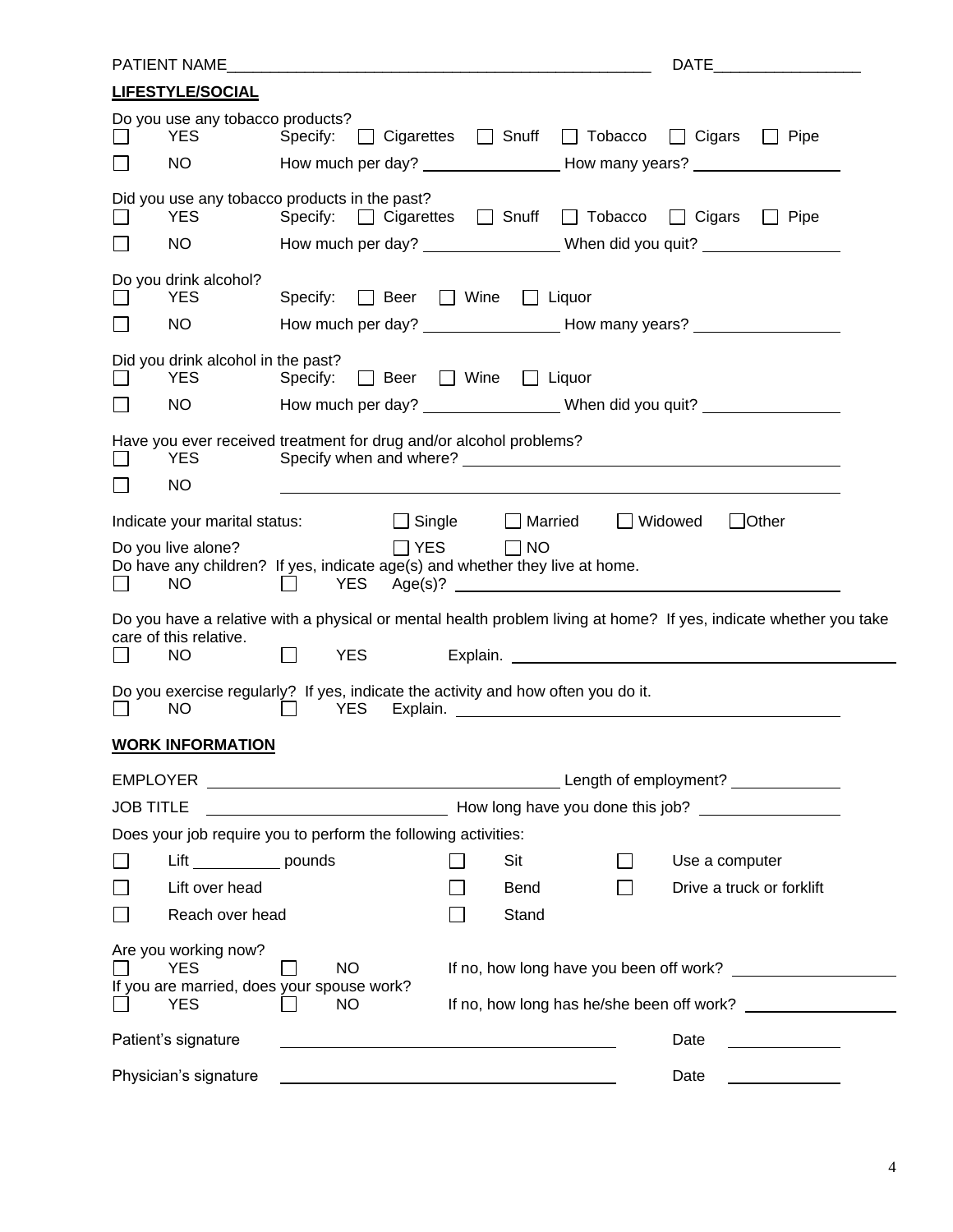Mark the areas on your body where you feel the described sensations. Use the appropriate symbol. Mark the areas of radiation, include all affected areas. Please draw in your face.



FRONT BACK

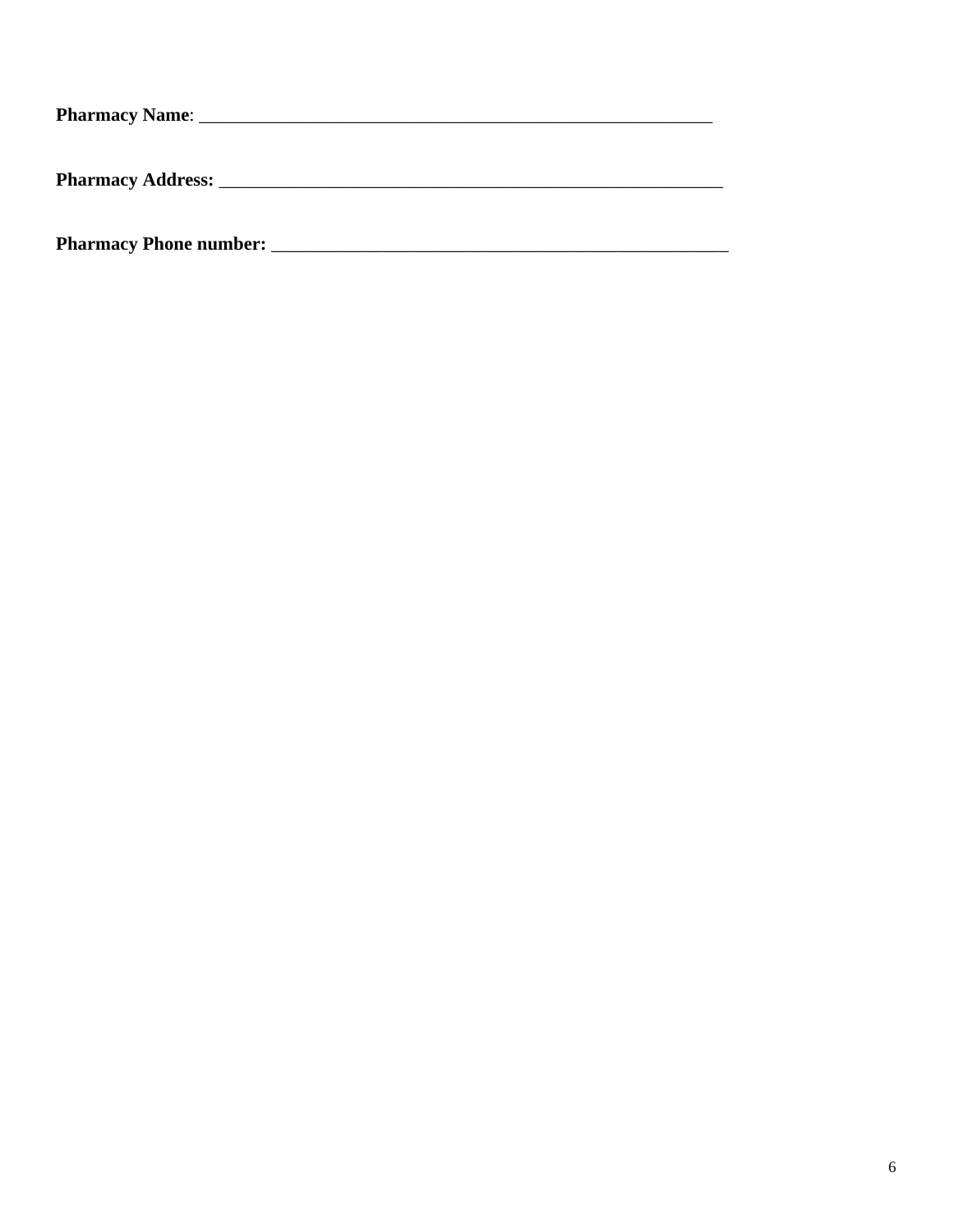|  |  |  | Please list Primary Care and referring Physicians' name, address and phone number |
|--|--|--|-----------------------------------------------------------------------------------|
|  |  |  |                                                                                   |

| Name:         |  |
|---------------|--|
|               |  |
|               |  |
|               |  |
|               |  |
|               |  |
|               |  |
|               |  |
|               |  |
| Phone number: |  |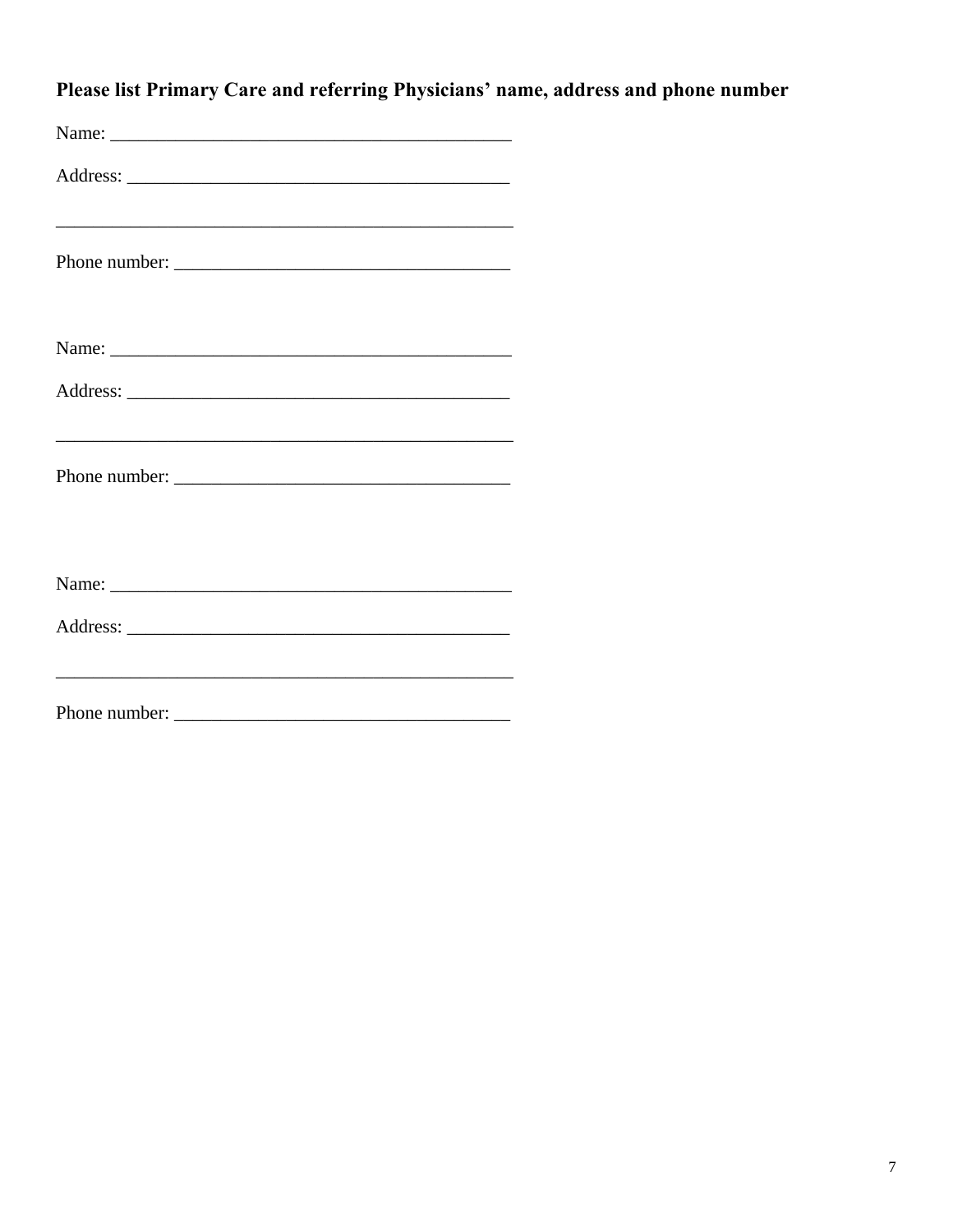# **Notice of Privacy Practices**

# **Ajay K. Bindal, M.D., P.A.**

## **THIS NOTICE DESCRIBES HOW MEDICAL INFORMATION ABOUT YOU MAY BE USED AND DISCLOSED AND HOW YOU CAN GET ACCESS TO THIS INFORMATION. PLEASE REVIEW IT CAREFULLY.**

This practice uses and discloses health information about you for treatment, to obtain payment for treatment, for administrative purposes, and to evaluate the quality of care that you receive.

This notice describes our privacy practices. We may change our policies and this notice at any time and have those revised policies apply to all the protected health information we maintain. If or when we change our notice, we will post the new notice in the office where it can be seen. You can request a paper copy of this notice, or any revised notice, at any time (even if you have allowed us to communicate with you electronically). For more information about this notice or our privacy practices and policies, please contact the person listed at the end of this document.

#### **A. Treatment, Payment, Health Care Operations**

#### **Treatment**

We are permitted to use and disclose your medical information to those involved in your treatment. For example, the physician in this practice is a specialist. When we provide treatment we may request that your primary care physician share your medical information with us. Also, we may provide your primary care physician information about your particular condition so that he or she can appropriately treat you for other medical conditions, if any.

#### **Payment**

We are permitted to use and disclose your medical information to bill and collect payment for the services we provide to you. For example, we may complete a claim form to obtain payment from your insurer or HMO. That form will contain medical information, such as a description of the medical services provided to you, that your insurer or HMO needs to approve payment to us.

#### **Health Care Operations**

We are permitted to use or disclose your medical information for the purposes of health care operations, which are activities that support this practice and ensure that quality care is delivered. For example, software programmers and/or hardware vendors updating the computers.

#### **B. Disclosures That Can Be Made Without Your Authorization**

There are situations in which we are permitted to disclose or use your medical information without your written authorization or an opportunity to object.In other situations, we will ask for your written authorization before using or disclosing any identifiable health information about you. If you choose to sign an authorization to disclose information, you can later revoke that authorization, in writing, to stop future uses and disclosures. However, any revocation will not apply to disclosures or uses already made or that rely on that authorization.

#### **Public Health, Abuse or Neglect, and Health Oversight**

We may disclose your medical information for public health activities. Public health activities are mandated by federal, state, or local government for the collection of information about disease, vital statistics (like births and death), or injury by a public health authority. We may disclose medical information, if authorized by law, to a person who may have been exposed to a disease or may be at risk for contracting or spreading a disease or condition. We may disclose your medical information to report reactions to medications, problems with products, or to notify people of recalls of products they may be using.

Because Texas law requires physicians to report child abuse or neglect, we may disclose medical information to a public agency authorized to receive reports of child abuse or neglect. Texas law also requires a person having cause to believe that an elderly or disabled person is in a state of abuse, neglect, or exploitation to report the information to the state, and HIPAA privacy regulations permit the disclosure of information to report abuse or neglect of elders or the disabled.

We may disclose your medical information to a health oversight agency for those activities authorized by law. Examples of these activities are audits, investigations, licensure applications and inspections, which are all government activities undertaken to monitor the health care delivery system and compliance with other laws, such as civil rights laws.

#### **Legal Proceedings and Law Enforcement**

We may disclose your medical information in the course of judicial or administrative proceedings in response to an order of the court (or the administrative decisionmaker) or other appropriate legal process. Certain requirements must be met before the information is disclosed.

If asked by a law enforcement official, we may disclose your medical information under limited circumstances provided:

- The information is released pursuant to legal process, such as a warrant or subpoena;
- The information pertains to a victim of crime and you are incapacitated;
- The information pertains to a person who has died under circumstances that may be related to criminal conduct;
- The information is about a victim of crime and we are unable to obtain the person's agreement;
- The information is released because of a crime that has occurred on these premises; or
- The information is released to locate a fugitive, missing person, or suspect.

We also may release information if we believe the disclosure is necessary to prevent or lessen an imminent threat to the health or safety of a person.

### **Workers' Compensation**

We may disclose your medical information as required by workers' compensation law.

### **Inmates**

If you are an inmate or under the custody of law enforcement, we may release your medical information to the correctional institution or law enforcement official. This release is permitted to allow the institution to provide you with medical care, to protect your health or the health and safety of others, or for the safety and security of the institution.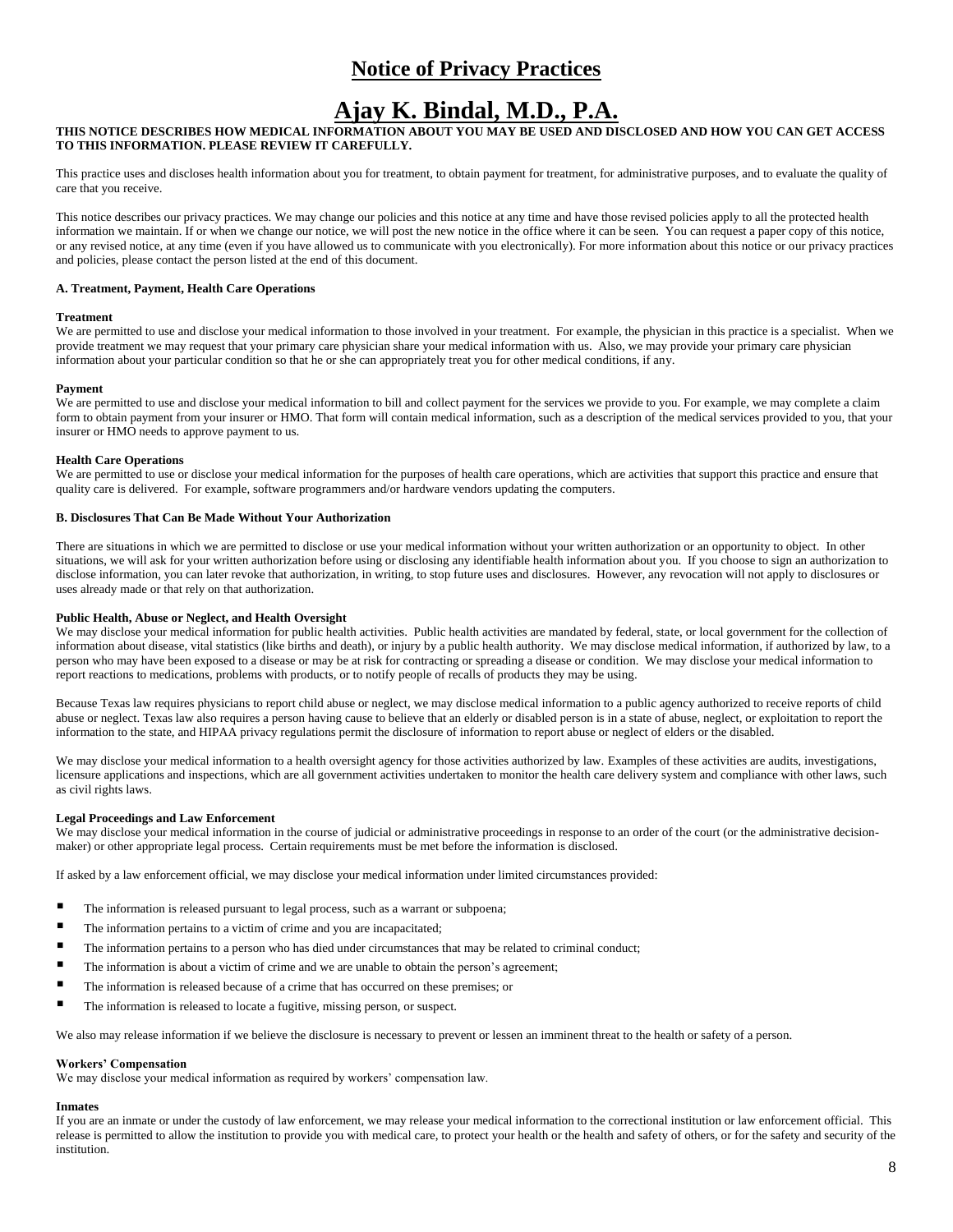#### **Military, National Security and Intelligence Activities, Protection of the President**

We may disclose your medical information for specialized governmental functions such as separation or discharge from military service, requests as necessary by appropriate military command officers (if you are in the military), authorized national security and intelligence activities, as well as authorized activities for the provision of protective services for the president of the United States, other authorized government officials, or foreign heads of state.

## **Research, Organ Donation, Coroners, Medical Examiners, and Funeral Directors**

When a research project and its privacy protections have been approved by an institutional review board or privacy board, we may release medical information to researchers for research purposes. We may release medical information to organ procurement organizations for the purpose of facilitating organ, eye, or tissue donation if you are a donor. Also, we may release your medical information to a coroner or medical examiner to identify a deceased person or a cause of death. Further, we may release your medical information to a funeral director when such a disclosure is necessary for the director to carry out his duties.

#### **Required by Law**

We may release your medical information when the disclosure is required by law.

#### **C. Your Rights Under Federal Law**

The U. S. Department of Health and Human Services created regulations intended to protect patient privacy as required by the Health Insurance Portability and Accountability Act (HIPAA). Those regulations create several privileges that patients may exercise. We will not retaliate against patients who exercise their HIPAA rights.

#### **Requested Restrictions**

You may request that we restrict or limit how your protected health information is used or disclosed for treatment, payment, or health care operations. We do NOT have to agree to this restriction, but if we do agree, we will comply with your request except under emergency circumstances.

You also may request that we limit disclosure to family members, other relatives, or close personal friends who may or may not be involved in your care.

To request a restriction, submit the following in writing: (a) the information to be restricted, (b) what kind of restriction you are requesting (i.e., on the use of information, disclosure of information, or both), and (c) to whom the limits apply. Please send the request to the address and person listed at the end of this document.

#### **Receiving Confidential Communications by Alternative Means**

You may request that we send communications of protected health information by alternative means or to an alternative location. This request must be made in writing to the person listed below. We are required to accommodate only *reasonable* requests. Please specify in your correspondence exactly how you want us to communicate with you and, if you are directing us to send it to a particular place, the contact/address information.

#### **Inspection and Copies of Protected Health Information**

You may inspect and/or copy health information that is within the designated record set, which is information that is used to make decisions about your care. Texas law requires that requests for copies be made in writing, and we ask that requests for inspection of your health information also be made in writing. Please send your request to the person listed at the end of this document.

We may ask that a narrative of that information be provided rather than copies. However, if you do not agree to our request, we will provide copies.

We can refuse to provide some of the information you ask to inspect or ask to be copied for the following reasons:

- The information is psychotherapy notes.
- The information reveals the identity of a person who provided information under a promise of confidentiality.
- The information is subject to the Clinical Laboratory Improvements Amendments of 1988.
- The information has been compiled in anticipation of litigation.

## *We can refuse to provide access to or copies of some information for other reasons, provided that we arrange for a review of our decision on your request. Any such review will be made by another licensed health care provider who was not involved in the prior decision to deny access.*

### *Texas law requires us to be ready to provide copies or a narrative within 15 days of your request. We will inform you when the records are ready or if we believe access should be limited. If we deny access, we will inform you in writing.*

HIPAA permits us to charge a reasonable cost-based fee.

#### **Amendment of Medical Information**

You may request an amendment of your medical information in the designated record set. Any such request must be made in writing to the person listed at the end of this document. We will respond within 60 days of your request. We may refuse to allow an amendment for the following reasons:

#### *The information wasn't created by this practice or the physicians in this practice.*

- The information is not part of the designated record set.
- **The information is not available for inspection because of an appropriate denial.**
- The information is accurate and complete.

Even if we refuse to allow an amendment, you are permitted to include a patient statement about the information at issue in your medical record. If we refuse to allow an amendment, we will inform you in writing.

If we approve the amendment, we will inform you in writing, allow the amendment to be made and tell others that we now have the incorrect information.

#### **Accounting of Certain Disclosures**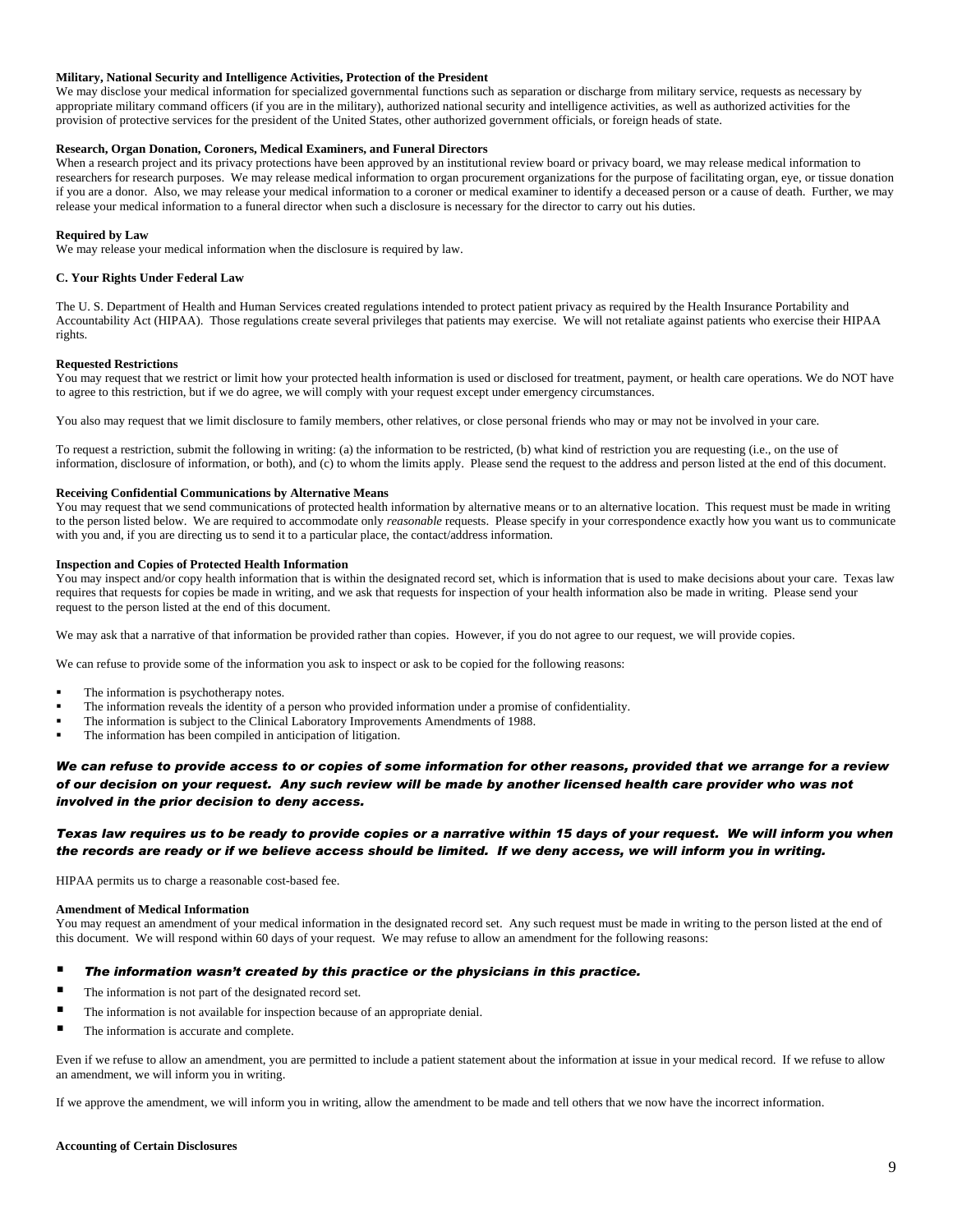HIPAA privacy regulations permit you to request, and us to provide, an accounting of disclosures that are other than for treatment, payment, health care operations, or made via an authorization signed by you or your representative. Please submit any request for an accounting to the person at the end of this document. Your first accounting of disclosures (within a 12-month period) will be free. For additional requests within that period we are permitted to charge for the cost of providing the list. If there is a charge we will notify you, and you may choose to withdraw or modify your request *before* any costs are incurred.

#### **D. Appointment Reminders, Treatment Alternatives, and Other Benefits**

We may contact you by (telephone, mail, or both) to provide appointment reminders, information about treatment alternatives, or other health-related benefits and services that may be of interest to you.

#### **E. Complaints**

If you are concerned that your privacy rights have been violated, you may contact the person listed below. You may also send a written complaint to the U. S. Department of Health and Human Services. We will not retaliate against you for filing a complaint with us or the government.

#### **F. Our Promise to You**

We are required by law and regulation to protect the privacy of your medical information, to provide you with this notice of our privacy practices with respect to protected health information, and to abide by the terms of the notice of privacy practices in effect.

#### **G. Questions and Contact Person for Requests**

If you have any questions or want to make a request pursuant to the rights described above, please contact:

7737 SW Freeway #230 Houston, TX 77074 Phone Number: 713-752-0001 Fax Number: 713-752-0005 This notice is effective April 14, 2003.